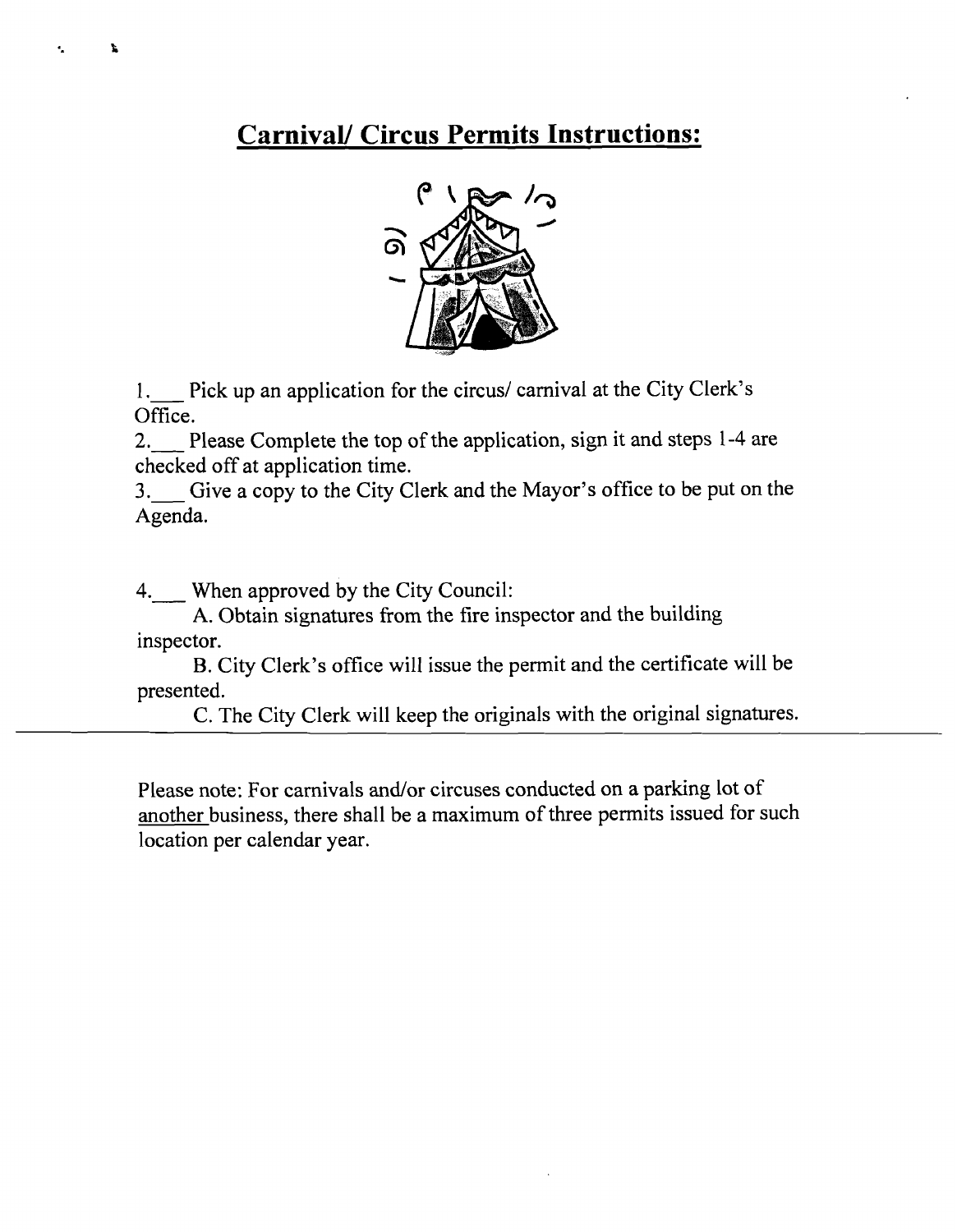### **CITY OF SPRINGDALE APPLICATION FOR CIRCUSIEVENT**

DATE OF APPLICATION: BUSINESS NAME: OWNER: BUSINESS ADDRESS: BUSINESS PHONE: EMERGENCY PHONE: DATE OF EVENT(7 day maximum): PHYSICAL LOCATION OF EVENT: HOURS OF OPERATION(Limited hrs. 10 a.m. to midnight): ARKANSAS SALES & USE TAX NUMBER: VERIFICA'TION OF ZONING (C-2, C-5):

(SIGNATURE OF APPLICANT)

OFFICE USE ONLY

1. APPLICATION FEE OF \$100.00 COLLECTED:

2. PROOF OF \$1 MIL PUBLIC LIABILITY INSURANCE:(Non-profits exempt)

3. COPY OF WRITTEN PERMISSION FROM PROPERTY OWNER:

\*\*\*\*\*\*Please complete the following inspections after Council Approval\*\*\*\*\*\*

DATE OF COUNCIL APPROVAL:

FIRE MARSHAL'S **SIGNATURE:(Call479-751-4510)** 

BUILDING OFFICIAL'S **SIGNATURE:(Call479-750-8557)**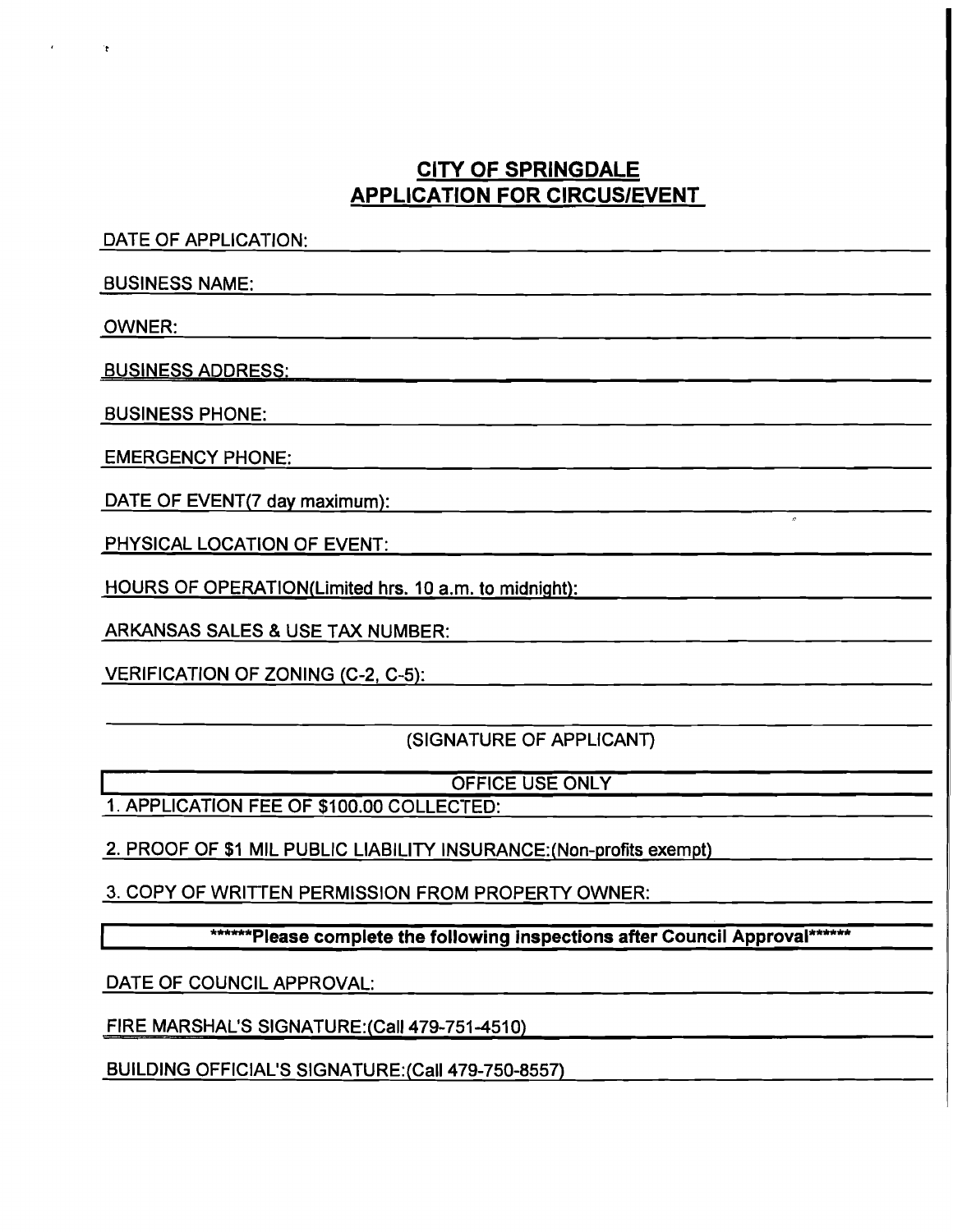#### **ORDINANCE NO. 3955**

#### **AN ORDINANCE TO AMEND SEC. 2643, ET. SEQ., OF THE CODE OF ORDINANCES OP THE CITY OF SPRINGDALE TO PROCESS FOR A CARNIVAL OR CIRCUS WITHIN THE CITY OF SPRINCDALE, ARKANSAS.**

**WHEREAS, the City Council for the City of Springdale, Arkansas finds that it is in the** best interest of the City of Springdale, Arkansas to have a permitting process for conducting a circus or carnival within the City of Springdale, Arkansas;

**WHEREAS,** the current procedure provides thut a non-profit association may apply through the Springdale City Council for a permit, but the City Council for the City of Springdale, Arkansas finds that the ordinance should be amended to set out herein;

**NOW, THEREFORE, BE IT ORDAINED BY THE CITY COUNCIL FOR THE CITY OF SPRINCDALE, ARKANSAS,** that Sec. 2643, et. seq. is hereby mended to rcad **M**  follows:

#### **Sec. 26-43. Carnivals and circuses** - **Definitions.**

"Carnival" as used in this ordinance shall mean any entertainment which includes sideshows or riding devices. "Circus" as used in this ordinance shall mean any entertainment which includes wild animals or acrobats, but does not include a **ENTERE AS A CONSTRANT SECT AN ANYION AND SECT AND THE CITY OF THE CITY OF SPENINGDALE TO PROVIDE FOR PERMITTINT PROCESS FOR A CARNIVAL OR CIRCUS WITHIN THE CITY OF PROVIDE FOR PERMITTINT PROCESS FOR A CARNIVAL OR CIRCUS** 

#### **Sec. 26-44. Operational permit required for opcrating a circus, carnival, fair, or other amusement show.**

It shall be unlawful for any person to operate a circus or carnival without first having obtained a permit therefore from the office of the City Clerk. No permit is required for any circus or carnival held within the structural walls of a church, private school, public school, and/or public building, which is sponsored by an at'tiliated group of such church, private school, public school, and/or public body.

#### **Sec. 26-45. Pcrrnit application; inspection of shows.**

The applicant tor a permit required by this ordinance shall tile an application in writing with the City Clerk which shall contain such information **as** may be required by the City Clerk. At such time as an application is made, the applicant shall pay the permit fee of  $$100.00$  to the City Clerk. In the event the applicant fails to pass an inspection (as set out in Sec. 26-50), then the applicant shall be entitled to refund of one-half of the fee. The application made to the City Clerk shall then be referred to the City Council and if the City Council approvea the application, a resolution shall be forwarded to the City Clerk, who shall then issue the permit.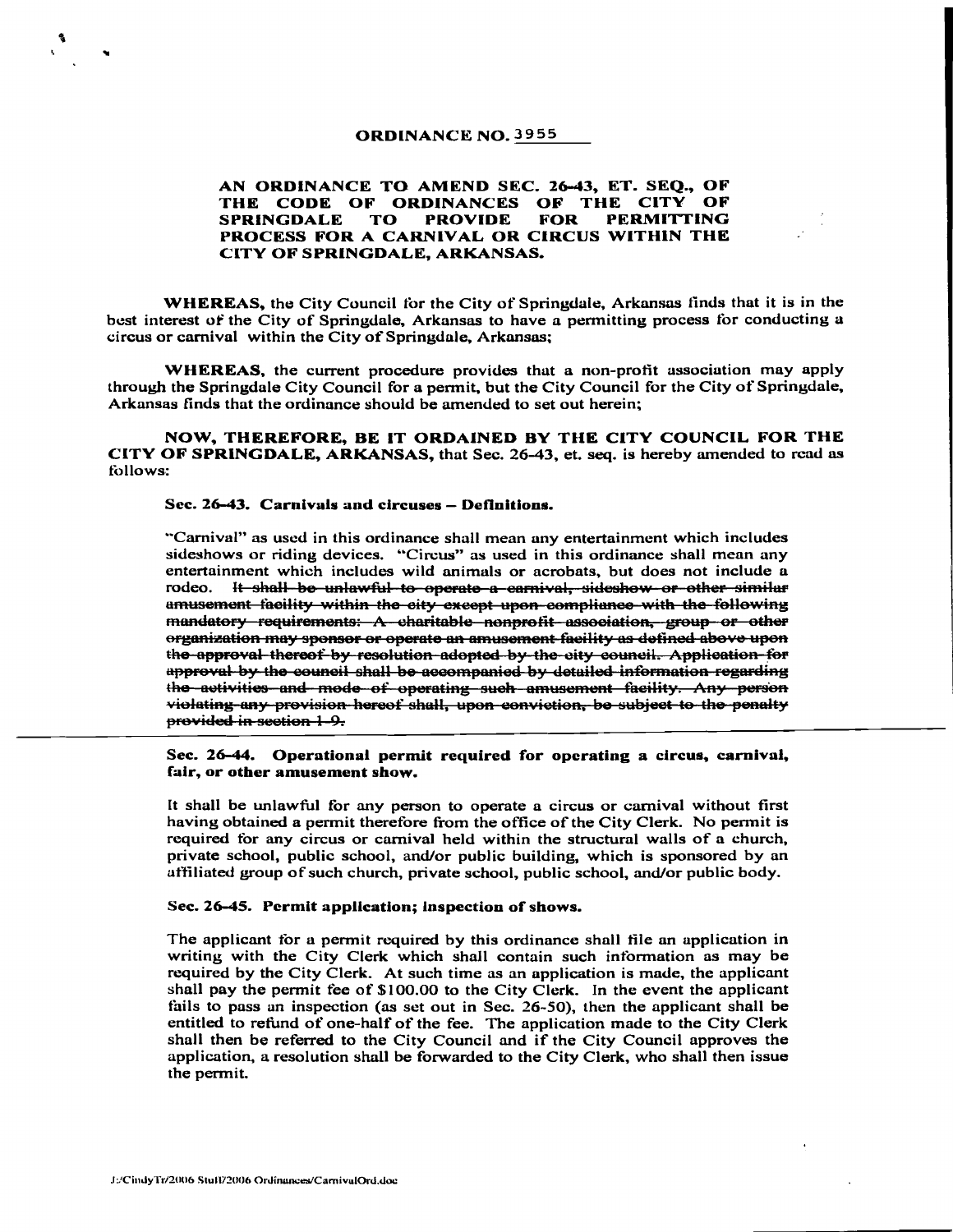#### Sec. 26-46. Term; insurance; state requirements.

The permit granted under the terms of this article shall not exceed a period of seven (7) days. The applicant, except a circus or carnival held by a church, private school, public school, and/or public body shall furnish evidence to the City of public linbility insurance in the amount of not less than \$500,000.00 tbr any one person and  $$1$  million for any one accident, which shall be in force and effect before any such circus or carnival is to commence operations. Applicants shall also provide proof that all state requirements for inspection, safety, and insurance have been satistied. A circus or carnival held by a church, private school, public school, and/or public body shall provide proof that all state requirements for inspection and safety have been satisfied.

#### **Sec. 26-47. llours of business.**

All carnivals and/or circuses shall only opernte between the hours of 10:00 a.m. and midnight.

#### **Sec. 26-48. Sanitary conditions and lighting.**

Every carnival and circus and any building in which any carnival or circus is held shall at all times be kept in a clean, healthy and sanitary condition. All stairways, halls, passages and rooms which are open to the public shall be kept open and well lighted during the time that said carnival or circus is in operation. Every carnival and circus shall maintain adequate sanitary fncilities, including toilets, at all times during installation, operation, and removal of all carnival or circus structures and equipment, unless such facilities are provided on sight.

#### **Sec. 26-49. Location of site, restriction on number of.carnivals or circuses.**

All carnivuls and/or circuses shall be operated only in a C-5 or C-2 zone, or at the Rodeo Grounds at Emma Avenue and Old Missouri Road. The carnival and/or circus shall also comply with all setback requirements for the zone in which the carnival or circus is located. For carnivals and/or circuses conducted on a parking lot of mother business, there shall be a maximum of three permits issued for such location per calendar year.

#### **Sec. 26-50. Inspections.**

No permit shall be issued until inspections and approvul shall have been made by the following:

- a. 'The City's Fire Marshal, who shall inspect all carnival and circus premises and equipment for compliance with the fire code.
- b. The Building Inspector, who shall inspect for amusement ride safety certification nnd electrical inspection certification.

The Fire Marshal and Building Inspector must sign their approval on the permit, before any permit shall be issued by the City Clerk.

# Sec. 26-51. Duties to comply with all State and Federai laws and regulations<br>— license revocation.

All persons licensed pursuant to the ordinance must insure that all equipment and devices used in the carnival or circus comply with State and Federal regulations. Any violation of this section shall constitute grounds for revocations of the license.